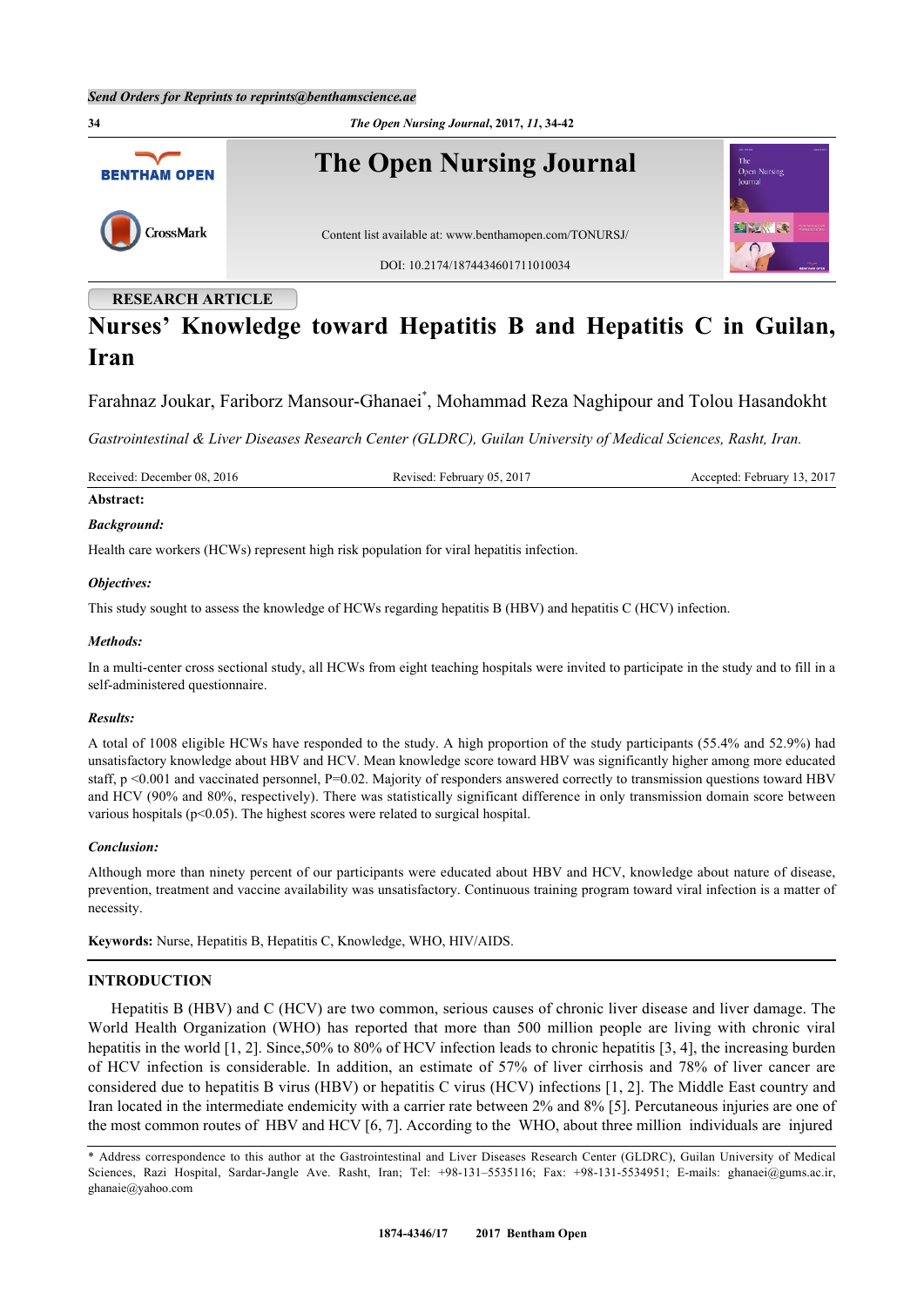per year due to needle stick or sharps injuries [\[8](#page-6-7)]. Health-care workers(HCWs) including nurses are potentially at high risk of blood-borne diseases such as HBV or HCV. Studies reported the risk of pathogens transmission HCWs by a needle stick injury (NSI) has been estimated to be between 6% and 30% for HBV and between 3% and 10% for HCV [\[9](#page-6-8)]. An average seroconversion rate for HCV in occupational exposure has been estimated 1.8% (range: 0-7%) [\[10\]](#page-6-9). Although NSI hepatitis seroconversion is somewhat rare, the costs of treatment and anxiety about the possible consequences of an exposure are serious. In this area, prevention through immunization and increasing knowledge are the safe strategy against the high prevalence of viral hepatitis among HCWs. For this reason, some HCWs refuse to service patients with blood born disease such as HIV/AIDS, HBV and HCV [[11](#page-6-10) - [14](#page-7-0)]. On the other hands, several studies reported the nurses who are informed about the mode of HBV and HCV transmission will have a positive attitude and confidence in treating or handling patients [[11](#page-6-10) - [15\]](#page-7-1). Hence, HCWs should familiarize themselves with guideline designed to prevent transmission of HBV, HCV and other blood-borne pathogens. The purpose of this study was to assess knowledge towards HBV and HCV among nurses in different hospitals of Guilan University of Medical Sciences, Rasht, Iran.

# **MATERIALS AND METHODOLOGY**

A questionnaire based cross- sectional study was conducted in various teaching hospitals setting of Rasht, the capital city of Guilan province, North of Iran. All study hospitals provide tertiary health-care level to a large population of Guilan province. All HCWs agreed to participate and filled in the questionnaire were included in the study. The participants were asked to complete a Self-report questionnaire separately under supervision of a trained research assistant. Sample enrollment, data gathering and data entry were supervised by aresearch assistant.

We used the Richmond *et al.* [[15](#page-7-1)] self report questionnaire with some modifications. In our previous research, the face and content validity of the developed and standardized questionnaire was determined by a panel of experts of Gastrointestinal and Liver Diseases Research Center (GLDRC) of Guilan University of Medical Science (GUMS) [[7\]](#page-6-6). This specifically designed questionnaire has been reported to be acceptable to almost all responders in a pilot study, with a cronbach's alpha coefficient of 0.7 for HBV knowledge and alpha = 0.8 for HCV knowledge. The questionnaire consisted of 70 questions and 3 main parts (including 22 questions on demographic data, job category, HBsAb, vaccination status, family history of HCV or HBV and history of NSI, 26 questions on the knowledge about HBV and 22 about level of knowledge on HCV infection. Knowledge section for HBV and HCV included the following category focusing on :A) nature of disease, consisted of 5 statements B) modes of transmission consisted of 11 statements for HBV and 10 statements for HCV C) Ways of preventing HBV and HCV infection consisted of 5 statements and D) treatment of HBV and HCV consisted of 2 statements . Hepatitis B questionnaire had an additional three questions about the availability of vaccine. Knowledge questions were propositions to which true/false/do not know could be replied. The total knowledge score of the participants was calculated by giving one point to each correct answer with a maximum possible score of 26 for HBV and 22 for HCV and minimum score of zero. The aim of the study was explained to participants, and were asked namelessly responded to the questionnaire.

The study design and written informed consent (per the Helsinki declaration) were approved by the ethics committee of the gastrointestinal and liver diseases research center of Guilan University of Medical Sciences.

## **Statistical Analysis**

Mean knowledge score toward hepatitis B and C was reported. Final results were explained based on the different sex groups, work experience, education level, education of NSI, history of vaccination, having history of NSI and source of information. Also, the mean knowledge score was determined based on each demographic group. Total score less than mean was considered as unsatisfactory whereas higher than mean was considered as satisfactory knowledge. A P value of <0.05 was taken as significant for independent T test and one way ANOVA. Data were analyzed by Statistical Package for Social Sciences (SPSS) Version 16.0.

# **RESULTS**

#### **Sociodemographic Characteristics**

A total of 1008 nurses from different hospitals were recruited for the study and response rate were 55%. The sociodemographic characteristics of the responders and non-responders were similar ( $p$ >0.05).

The majority of participants 947(93.9%) were female ( $p< 0.05$ ) with the mean age 34.7 (8.2%) years old for women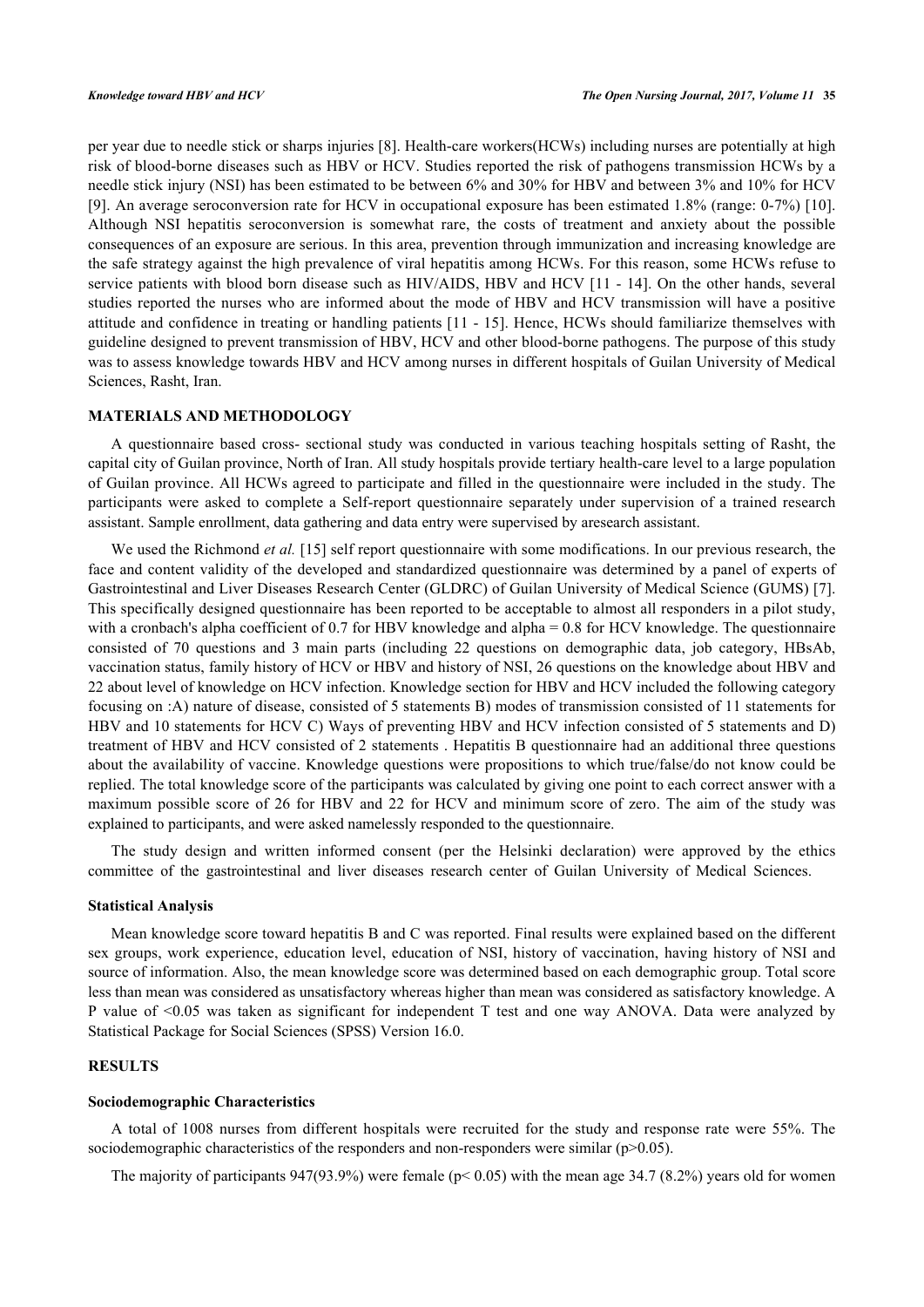and 39.2 (8.1%) years old for men. More than 94.2% of responders had history of immunization. Fifty seven percent of nurses reported history of NSI and 946 (93.8%) receive education program focusing NSI. The major source of their information was from book/educational class (71.7%). (Table **[1](#page-2-0)**).

|                               |                                   | N(%                     | Mean (SD) knowledge score<br>toward Hepatitis B | P Value*  | Mean (SD) knowledge score<br>toward Hepatitis C | P Value*  |  |
|-------------------------------|-----------------------------------|-------------------------|-------------------------------------------------|-----------|-------------------------------------------------|-----------|--|
|                               |                                   | $< 5 \,   \, 360(35.7)$ | $14.9 \pm 2.6$                                  |           | $12.4 \pm 3.8$                                  |           |  |
| Work experience<br>(years)    |                                   | $5-10$   231(22.9)      | $12.3 \pm 2.6$                                  | <b>NS</b> | $12.5 \pm 3.5$                                  | <b>NS</b> |  |
|                               | >10                               | 417(41.4)               | $15.4 \pm 2.6$                                  |           | $12.5 \pm 3.3$                                  |           |  |
| <b>Sex</b>                    | Female                            | 947(93.9)               | $15.2 \pm 2.6$                                  | <b>NS</b> | $12.5 \pm 3.6$                                  | <b>NS</b> |  |
|                               | Male                              | 61(6.1)                 | $15.4 \pm 3.2$                                  |           | $12.4 \pm 3.1$                                  |           |  |
|                               | <b>Diploma</b>                    | 84(8.3)                 | $14.9 \pm 2.4$                                  |           | $12.7 \pm 4.1$                                  | <b>NS</b> |  |
| <b>Education</b>              | Under graduate                    | 54(5.4)                 | $15.5 \pm 3.2$                                  | 0.001     | $12.3 \pm 3$                                    |           |  |
|                               | Post graduate                     | 870 (86.3)              | $16.1 \pm 2.6$                                  |           | $12.7 \pm 2.4$                                  |           |  |
|                               | <b>Yes</b>                        | 950(94.2)               | $15.2 \pm 2.6$                                  | 0.02      | $12.5 \pm 3.5$                                  | <b>NS</b> |  |
| <b>History of vaccination</b> | No                                | 58 (5.8)                | $16.1 \pm 2.7$                                  |           | $12.4 \pm 4.4$                                  |           |  |
| <b>Education of NSI</b>       | <b>Yes</b>                        | 946 (93.8)              | $15.3 \pm 2.6$                                  | <b>NS</b> | $12.5 \pm 3.5$                                  | <b>NS</b> |  |
|                               | No                                | 62(6.2)                 | $15.1 \pm 3.4$                                  |           | $12.2 \pm 4.1$                                  |           |  |
| <b>History of NSI</b>         | <b>Yes</b>                        | 578 (57.3)              | $15.2 \pm 2.6$                                  | <b>NS</b> | $12.5 \pm 3.6$                                  |           |  |
|                               | No                                | 430 (46.7)              | $15.3 \pm 2.6$                                  |           | $12.6 \pm 3.5$                                  | <b>NS</b> |  |
|                               | <b>Book and Educate</b> 724(71.7) |                         | $15.1 \pm 2.6$                                  |           | $12.5 \pm 3.3$                                  |           |  |
| <b>Information</b>            | <b>Internet and TV</b>            | 31(3.1)                 | $14.7 \pm 2.3$                                  | <b>NS</b> | $12.5 \pm 2.5$                                  |           |  |
|                               | Family                            | 41(4.1)                 | $15.3 \pm 3.2$                                  |           | $11.9 \pm 4.2$                                  | <b>NS</b> |  |
|                               | Combine                           | 212(21.1)               | $15.3 \pm 2.2$                                  |           | $12.7 \pm 3.2$                                  |           |  |

<span id="page-2-0"></span>Table 1. Comparison of demographic characteristics and mean knowledge scores (N = 1008).

Independent T test and one way ANOVA, p<0.05.

# **Demographic Characteristics and Mean Knowledge Scores**

A significant difference was found between the nurses' knowledge on HBV concerning the education level (P=0.001) and history of vaccination (P=0.02). As shown in (Table **[1](#page-2-0)**), there was no statistically significant difference between nurses' knowledge toward HCV and the sociodemographic variables.

# **Assessment of Knowledge Towards Hepatitis B & C**

In general, the mean knowledge score for the entire study subject toward HBV and HCV was  $15.2(\pm 2.5)$  and 12.5(±3.6) respectively. The scoring range and mean obtained score toward knowledge domains are shown in (Table **[2](#page-2-1)**). Approximately 50 percent of responders obtained unsatisfactory score toward HBV and HCV (55.4% and 52.9%, respectively).

# <span id="page-2-1"></span>**Table 2. Responses to hepatitis B and C knowledge items.**

| Domain                   | <b>HCV</b><br>$12.5 \pm 3.6$ | <b>HBV</b><br>$15.2 \pm 2.5$ | <b>Statement</b>                                                                        | Correct answers in 1008 of<br>responders |              |  |  |
|--------------------------|------------------------------|------------------------------|-----------------------------------------------------------------------------------------|------------------------------------------|--------------|--|--|
|                          |                              |                              |                                                                                         | HBV $N(\%)$                              | $HCV N(\% )$ |  |  |
| Nature of the<br>disease |                              |                              | Hepatitis B/C is a bacterial disease.                                                   | 117(11.6)                                | 106(10.5)    |  |  |
|                          |                              |                              | Hepatitis B/C is a Contagious disease.                                                  | 801 (79.3)                               | 791 (78.3)   |  |  |
|                          | $\mu = 2.8 \pm$              | $\mu = 2.9 \pm$              | Hepatitis B/C can lead to cirrhosis                                                     | 925(91.6)                                | 862 (85.5)   |  |  |
|                          | 0.9                          | 0.8                          | Hepatitis B/C is associated with an increased risk of liver cancer                      |                                          | 853 (84.5)   |  |  |
|                          |                              |                              | Once you have had hepatitis $B/C$ , you cannot catch it again<br>because you are immune | 227(22.5)                                | 183(18.1)    |  |  |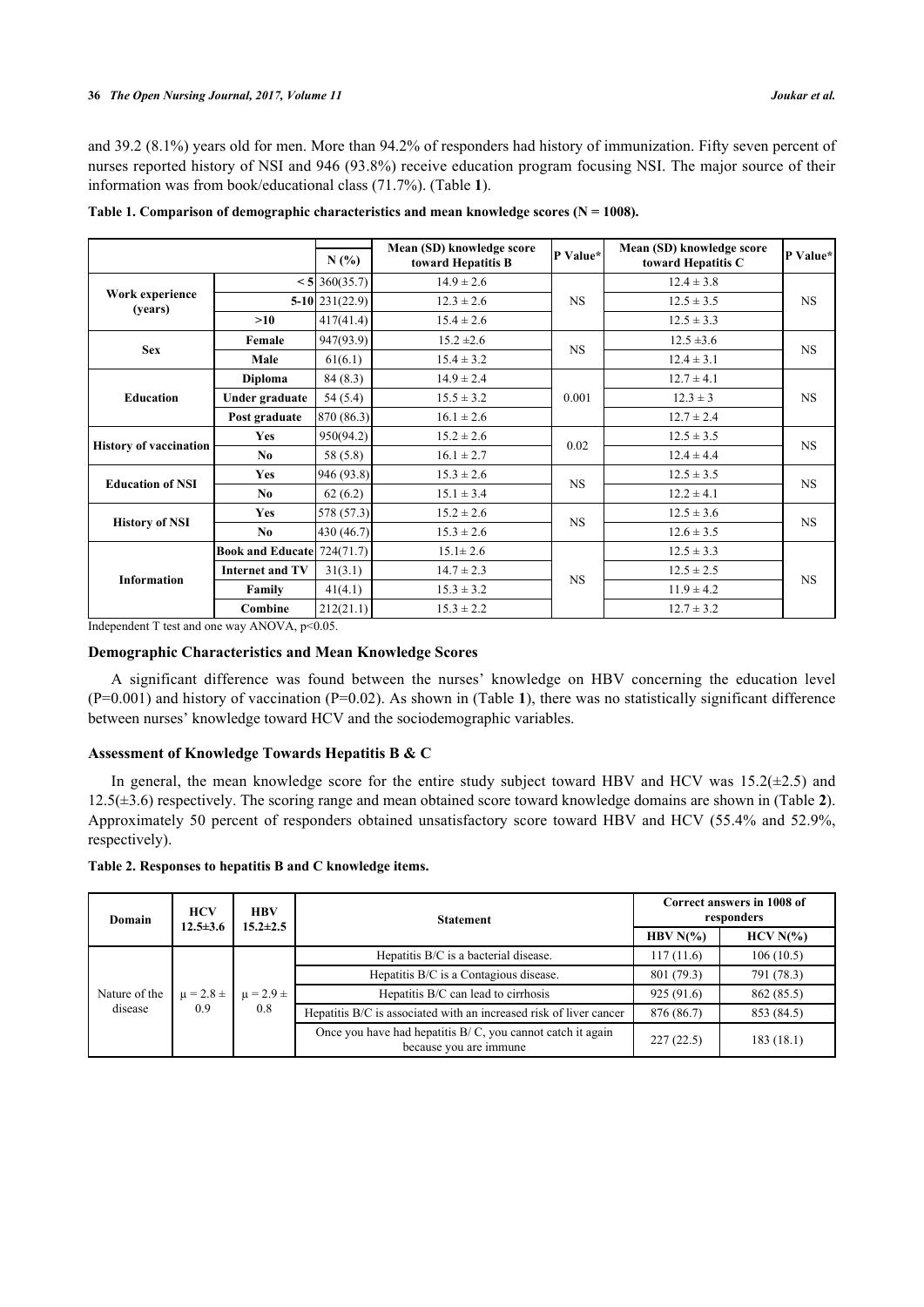*(Table ) contd.....*

| Domain       | <b>HCV</b>             | <b>HBV</b>                        | <b>Statement</b>                                                                                                                                                                | Correct answers in 1008 of<br>responders |              |  |
|--------------|------------------------|-----------------------------------|---------------------------------------------------------------------------------------------------------------------------------------------------------------------------------|------------------------------------------|--------------|--|
|              | $12.5 \pm 3.6$         | $15.2 \pm 2.5$                    |                                                                                                                                                                                 | HBV $N(\%)$                              | $HCV N(\% )$ |  |
|              |                        |                                   | Hepatitis B can be spread through close personal contact such as<br>kissing or talking                                                                                          | 140 (13.9)                               |              |  |
|              |                        |                                   | Hepatitis B/C can be spread through sharing injecting equipment,<br>such as needles and operation tools                                                                         | 982 (97.2)                               | 892 (88.3)   |  |
|              |                        |                                   | Hepatitis B/C can be transferred from mother to fetus                                                                                                                           | 948 (93.9)                               | 873 (86.4)   |  |
|              |                        |                                   | Hepatitis B/C can be spread by mosquitoes                                                                                                                                       | 266(26.3)                                | 262(25.9)    |  |
|              |                        |                                   | Hepatitis B/C is spread through blood-to-blood contact                                                                                                                          | 967 (95.7)                               | 887 (87.8)   |  |
| Transmission | $\mu = 6.9 \pm$<br>2.2 | $\mu = 7.3 \pm$<br>1.2            | Having a medical and/or dental procedure increases a person's<br>chances of contracting hepatitis B/C                                                                           | 956 (94.7)                               | 904 (89.5)   |  |
|              |                        |                                   | Hepatitis $B/C$ is spread through the air in an enclosed<br>environment (e.g., crowded buses and elevators)                                                                     | 54(5.3)                                  | 143(14.2)    |  |
|              |                        |                                   | Sexual transmission is a common way hepatitis B/C is spread                                                                                                                     | 922 (91.3)                               | 824 (81.6)   |  |
|              |                        |                                   | Some people with hepatitis B/C were infected through unsterile<br>tattooing                                                                                                     | 975 (96.5)                               | 900(89.1)    |  |
|              |                        |                                   | Some people with hepatitis B/C were infected through blood<br>transfusions                                                                                                      | 971 (96.1)                               | 897 (88.8)   |  |
|              |                        |                                   | Hepatitis B/C Can be transmitted by sharing dishes                                                                                                                              | 249 (24.7)                               | 360(35.6)    |  |
|              |                        | HBV/HCV can be prevent by vaccine |                                                                                                                                                                                 | 932 (92.3)                               | 355(35.1)    |  |
|              |                        | $\mu = 2.5 \pm$<br>0.9            | HBV/HCV can be prevent by regular exercise                                                                                                                                      | 59(5.8)                                  | 90(8.9)      |  |
| Prevention   | $\mu = 1.9 \pm$<br>1.3 |                                   | HBV/HCV can be prevent by healthy diet                                                                                                                                          | 86(8.5)                                  | 122(12.1)    |  |
|              |                        |                                   | HBV/HCV can be prevent by hand washing                                                                                                                                          |                                          | 591 (58.5)   |  |
|              |                        |                                   | HBV/HCV can be prevent by condom                                                                                                                                                | 902 (89.3)                               | 812 (80.4)   |  |
|              | $\mu = 0.8 \pm$<br>0.6 |                                   | There is a pharmaceutical treatment available for hepatitis B/<br>hepatitis C<br>$\mu = 1 \pm 0.7$<br>Special diet is recommended for patients with Hepatitis B/<br>hepatitis C |                                          | 454 (45)     |  |
| Treatment    |                        |                                   |                                                                                                                                                                                 |                                          | 386 (36.4)   |  |
|              |                        |                                   | HBV vaccine cause immunity                                                                                                                                                      | 911 (90.2)                               |              |  |
| Vaccine      |                        | $\mu = 1.5 \pm$<br>0.7            | Pregnant women vaccination can be prevent fetus infection                                                                                                                       | 414 (41)                                 |              |  |
|              |                        |                                   | Hepatitis B vaccine is given as 2 shots                                                                                                                                         | 201 (19.9)                               |              |  |

More than 80% of responders correctly answer to 2 questions related to the nature of HBV and HCV, 7 questions about mode of transmission of HBV and HCV, only two questions in area of the prevention strategy about HBV. More than 90% of responders knew that vaccine develop immunity toward HBV infection. Fortunately 81% of participants knew the correct answer about HBV vaccination schedule. (Table **[2](#page-2-1)**).

# **Demographic Characteristics and Knowledge Scores in Each Domain**

As seen in (Table **[3](#page-3-0)**), a significant difference was found between the nurses' knowledge about transmission, vaccine, prevention and treatment toward HBV concerning the education level (P<0.005). There was a significant difference in mean score of transmission, availability of vaccine and treatment domains regarding history of vaccination (P<0.005). Also, statistically significant difference was seen between mean score of treatment domain and vaccine availability with work experience (P<0.005). The mean score about vaccine availability was significantly better in men than women  $(P<0.005)$ .

<span id="page-3-0"></span>

| Table 3. Comparison of demographic characteristics and mean knowledge scores in each domain. |  |
|----------------------------------------------------------------------------------------------|--|
|                                                                                              |  |

|                                    |          |                                        |                                                                                                      | $HBV$ (Mean $\pm$ Std) | $HCV$ (Mean $\pm$ Std) |                 |                   |                                |                                             |               |               |                      |
|------------------------------------|----------|----------------------------------------|------------------------------------------------------------------------------------------------------|------------------------|------------------------|-----------------|-------------------|--------------------------------|---------------------------------------------|---------------|---------------|----------------------|
| Domain and number of<br>statements |          | <b>Nature of </b><br>the<br>discase(5) | 'Transmission(11) Prevention(5) Vaccine(3) Treatment(2) $\left \frac{\text{Total}}{\text{A}}\right $ |                        |                        |                 |                   | Nature of<br>the<br>discase(5) | Transmission(10) Prevention(5) Treatment(2) |               |               | <b>Total</b><br>(22) |
| Experience (years)                 | $\leq$ 5 | $2.9 \pm 0.9$                          | $7.3 \pm 1.3$                                                                                        | $2.5 \pm 0.9$          | $1.4 \pm 0.6*$         | $0.9 \pm 0.6^*$ | 14.9<br>± 2.6     | $2.1 \pm 1$                    | $6.8 \pm 2.6$                               | $2.1 \pm 1.1$ | $0.9 \pm 0.7$ | 12.4<br>$\pm$ 3.8    |
|                                    | $5-10$   | $2.9 \pm 0.5$                          | $7.4 \pm 1.3$                                                                                        | $2.5 \pm 0.8$          | $1.5 \pm 0.7*$         | $1\pm 0.7*$     | 12.3<br>$\pm 2.6$ | $2.8 \pm 0.1$                  | $6.9 \pm 1.9$                               | $1.9 \pm 1$   | $0.8 + 0.7$   | 12.5<br>± 3.5        |
|                                    | >10      | $2.9 \pm 0.8$                          | $7.4 \pm 1.9$                                                                                        | $2.5 \pm 0.8$          | $1.6 \pm 0.7*$         | $0.9 \pm 0.7*$  | 15.4<br>$\pm 2.6$ | $2.9 \pm 0.9$                  | $7.1 \pm 2$                                 | $1.9 \pm 1.5$ | $0.8 + 0.8$   | 12.5<br>$\pm$ 3.3    |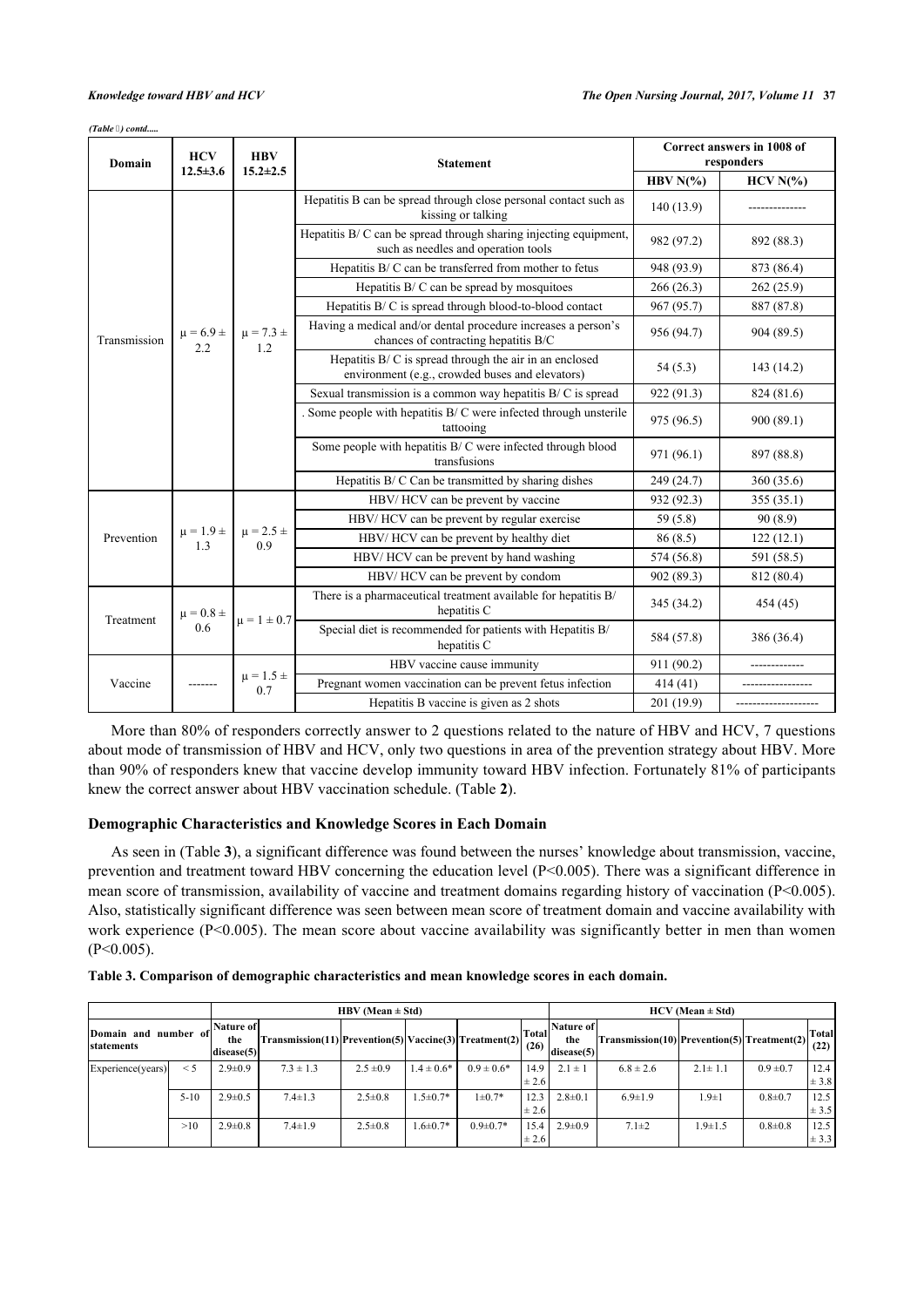#### **38** *The Open Nursing Journal, 2017, Volume 11 Joukar et al.*

|                                    |                        | HBV (Mean $\pm$ Std)                  |                                                          |                |                |                |                         |                                | $HCV$ (Mean $\pm$ Std)                      |               |                |                      |  |
|------------------------------------|------------------------|---------------------------------------|----------------------------------------------------------|----------------|----------------|----------------|-------------------------|--------------------------------|---------------------------------------------|---------------|----------------|----------------------|--|
| Domain and number of<br>statements |                        | <b>Nature of</b><br>the<br>disease(5) | $Transmission(11)$ Prevention(5) Vaccine(3) Treatment(2) |                |                |                | <b>Total</b><br>(26)    | Nature of<br>the<br>disease(5) | Transmission(10) Prevention(5) Treatment(2) |               |                | <b>Total</b><br>(22) |  |
| sex                                | Female                 | $2.9 \pm 0.8$                         | $7.4 \pm 1.2$                                            | $2.5 \pm 0.8$  | $1.5 \pm 0.7*$ | $0.9 \pm 0.6$  | 15.2<br>$\pm 2.6$       | $2.8 \pm 0.9$                  | $6.9 \pm 2.3$                               | $1.9 \pm 1.3$ | $0.9 \pm 0.6*$ | 12.5<br>$\pm 3.6$    |  |
|                                    | Male                   | $2.9 \pm 0.9$                         | $7.4 \pm 1.5$                                            | $2.4 \pm 0.9$  | $1.8 \pm 0.7*$ | $0.8 + 0.7$    | 15.4<br>± 3.2           | $2.6 \pm 1.2$                  | $7.1 \pm 1.7$                               | $2.1 \pm 1.1$ | $0.7 \pm 0.5*$ | 12.4<br>$\pm$ 3.1    |  |
| Education                          | Diploma                | $2.8 \pm 0.9$                         | $7.7 \pm 1.2*$                                           | $2.8 \pm 0.9*$ | $1.8 \pm 0.8*$ | $1.1 \pm 0.7*$ | 16.1<br>$\pm$<br>$2.6*$ | $2.8 + 1.2$                    | $7.1 \pm 2.1$                               | $1.9 \pm 1.3$ | $0.8 + 0.7$    | 12.7<br>± 4.1        |  |
|                                    | Under<br>graduate      | $2.9 \pm 0.9$                         | $7.3 \pm 1.4*$                                           | $2.4 \pm 0.8*$ | $1.5 \pm 0.8*$ | $0.7 \pm 0.6*$ | 14.9<br>$\pm$<br>$2.4*$ | $2.8 + 1.1$                    | $7.1 \pm 1.1$                               | $1.7 + 1.1$   | $0.8 + 0.7$    | 12.3<br>± 3          |  |
|                                    | Post<br>graduate       | $2.9 \pm 0.8$                         | $7.3 \pm 1.2*$                                           | $2.5 \pm 0.8*$ | $1.5 \pm 0.7*$ | $0.9 \pm 0.7*$ | 15.5<br>$\pm$<br>$3.2*$ | $2.8 + 0.9$                    | $6.9 \pm 2.3$                               | $1.9 \pm 1.3$ | $0.8 + 0.7$    | 12.7<br>± 2.4        |  |
| History of<br>vaccination          | Yes                    | $2.9 \pm 0.8$                         | $7.3 \pm 1.3*$                                           | $2.5 \pm 0.8$  | $1.5 \pm 0.7*$ | $0.9 \pm 0.7*$ | 15.2<br>$\pm$<br>$2.6*$ | $2.8 \pm 0.8$                  | $6.9 \pm 2.3$                               | $1.9 \pm 1.3$ | $0.8 + 0.7$    | 12.5<br>± 3.5        |  |
|                                    | No                     | $2.7 \pm 1$                           | $7.7 \pm 1*$                                             | $2.6 \pm 0.8$  | $1.8 \pm 0.7*$ | $1.1 \pm 0.7*$ | 16.1<br>$\pm$<br>$2.7*$ | $2.7 \pm 1.3$                  | $6.7 \pm 2.4$                               | $2.1 \pm 1.3$ | $0.9 + 0.7$    | 12.4<br>± 4.4        |  |
| Education of NSI                   | Yes                    | $2.9 \pm 0.8$                         | $7.4 \pm 1.2$                                            | $2.5 \pm 0.8$  | $1.5 \pm 0.7$  | $0.9 + 0.7$    | 15.3<br>± 2.6           | $2.8 \pm 0.9*$                 | $6.9 \pm 2.3$                               | $1.9 \pm 1.3$ | $0.8 + 0.7$    | 12.5<br>± 3.5        |  |
|                                    | No                     | $2.8 \pm 0.8$                         | $7.2 \pm 1.7$                                            | $2.7 \pm 0.9$  | $1.5 \pm 0.9$  | $0.9 + 0.7$    | 15.1<br>± 3.4           | $2.5 \pm 1.1*$                 | $6.9 \pm 2.2$                               | $2.1 \pm 1.2$ | $0.7 \pm 0.6$  | 12.2<br>± 4.1        |  |
| History of NSI                     | Yes                    | $2.9 \pm 0.8$                         | $7.3 \pm 1.3$                                            | $2.5 \pm 0.8$  | $1.5 \pm 0.7$  | $0.9 + 0.7$    | 15.2<br>± 2.6           | $2.7 \pm 0.9$                  | $6.9 \pm 2.4$                               | $1.9 \pm 1.5$ | $0.8 + 0.7$    | 12.5<br>± 3.6        |  |
|                                    | N <sub>0</sub>         | $2.9 \pm 0.8$                         | $7.4 \pm 1.2$                                            | $2.5 \pm 0.8$  | $1.5 \pm 0.7$  | $0.9 + 0.7$    | 15.3<br>± 2.6           | $2.8 + 1.1$                    | $6.9 \pm 2.1$                               | $2 + 1.1$     | $0.8 + 0.7$    | 12.6<br>± 3.5        |  |
| Information                        | Book<br>and<br>Educate | $2.9 \pm 0.9$                         | $7.4 \pm 1.2$                                            | $2.5 \pm 0.9$  | $1.5 \pm 0.7$  | $0.9 + 0.7$    | $15.1\pm$<br>2.6        | $2.8 \pm 0.9$                  | $6.8 \pm 1.9$                               | $2.1 \pm 1.1$ | $0.8 + 0.7$    | 12.5<br>± 3.3        |  |
|                                    | Internet<br>and TV     | $2.8 + 0.7$                           | $7.2 \pm 1.3$                                            | $2.2 \pm 0.8$  | $1.3 \pm 0.7$  | $0.8 + 0.6$    | 14.7<br>± 2.3           | $2.6 \pm 1.1$                  | $6.5 \pm 1.9$                               | $1.7 \pm 0.8$ | $0.9 + 0.6$    | 12.5<br>± 2.5        |  |
|                                    | Family                 | $3.5 \pm 0.8$                         | $7.4 \pm 1.4$                                            | $2.5 \pm 0.8$  | $1.5 \pm 0.7$  | $0.9 + 0.6$    | 15.3<br>± 3.2           | $2.8 \pm 0.7$                  | $6.8 + 2$                                   | $1.8 \pm 1.1$ | $0.8 + 0.6$    | 11.9<br>± 4.2        |  |
|                                    | Combine                | $2.9 \pm 0.7$                         | $7.2 \pm 1.3$                                            | $2.6 \pm 0.7$  | $1.6 \pm 0.6$  | $1 \pm 0.6$    | 15.3<br>± 2.2           | $2.8 \pm 0.9$                  | $7.1 \pm 1.6$                               | $2.1 \pm 1.8$ | $0.9 + 0.6$    | 12.7<br>± 3.2        |  |

*(Table ) contd.....*

\* Independent T test and one way ANOVA, p<0.05

The mean score of the nature of disease and treatment toward HCV were statistically significant different based on the history of education about NSI and sex group, respectively (P<0.005).

### **Demographic Characteristics and Knowledge Scores in Eight Hospitals**

Although, total knowledge score toward HBV and HCV between all eight various hospitals of Guilan University were relatively similar ( $p$  $>$ 0.05), there was a statistically significant difference in knowledge score in transmission domain of HBV and HCV (p<0.05). The highest scores in mode of transmission domain about HBV and HCV were related to Guilan surgical hospital (7.5 $\pm$ 1.4) and internal medicine hospital (7.3 $\pm$ 2) respectively.

## **DISCUSSION**

In the present study, among all study participants less than half had satisfactory knowledge about HBV and HCV. In the same way, in several study HCWs' knowledge toward HBV and HCV were relatively low [[16](#page-7-2) - [20](#page-7-3)]. Majority of responders reported good knowledge about mode of transmission toward HBV and also HCV. A small percentage of respondents actually knew about nature of disease, prevention and treatment strategy. Our results are in line with the findings from studies reported majority of medical students and HCW had correct knowledge on transmission mode [\[16](#page-7-2), [17](#page-7-4), [21\]](#page-7-5). Yamazhan *et al.* in a multi-centre cross-sectional study showed that nursing students had a low level of knowledge about nature of the disease and its complications [\[22](#page-7-6)].

The most important source of information was through book and educational class and unsurprisingly HCWs with higher educational level were more aware about HBV. Responders' knowledge score in all domains were higher than among advanced educational level. Our results are in line with the findings from studies reported more educated worker related with more knowledge toward HBV and HCV [[15,](#page-7-1) [23](#page-7-7), [24](#page-7-8)]. Setia *et al.* investigated awareness toward HBV and HCV amongst HCWs of a tertiary level hospital in India, indicated nursing students' knowledge was considerably lower than the dental and medical students [\[24\]](#page-7-8) As well as, a study in Turkey indicated that mean knowledge score was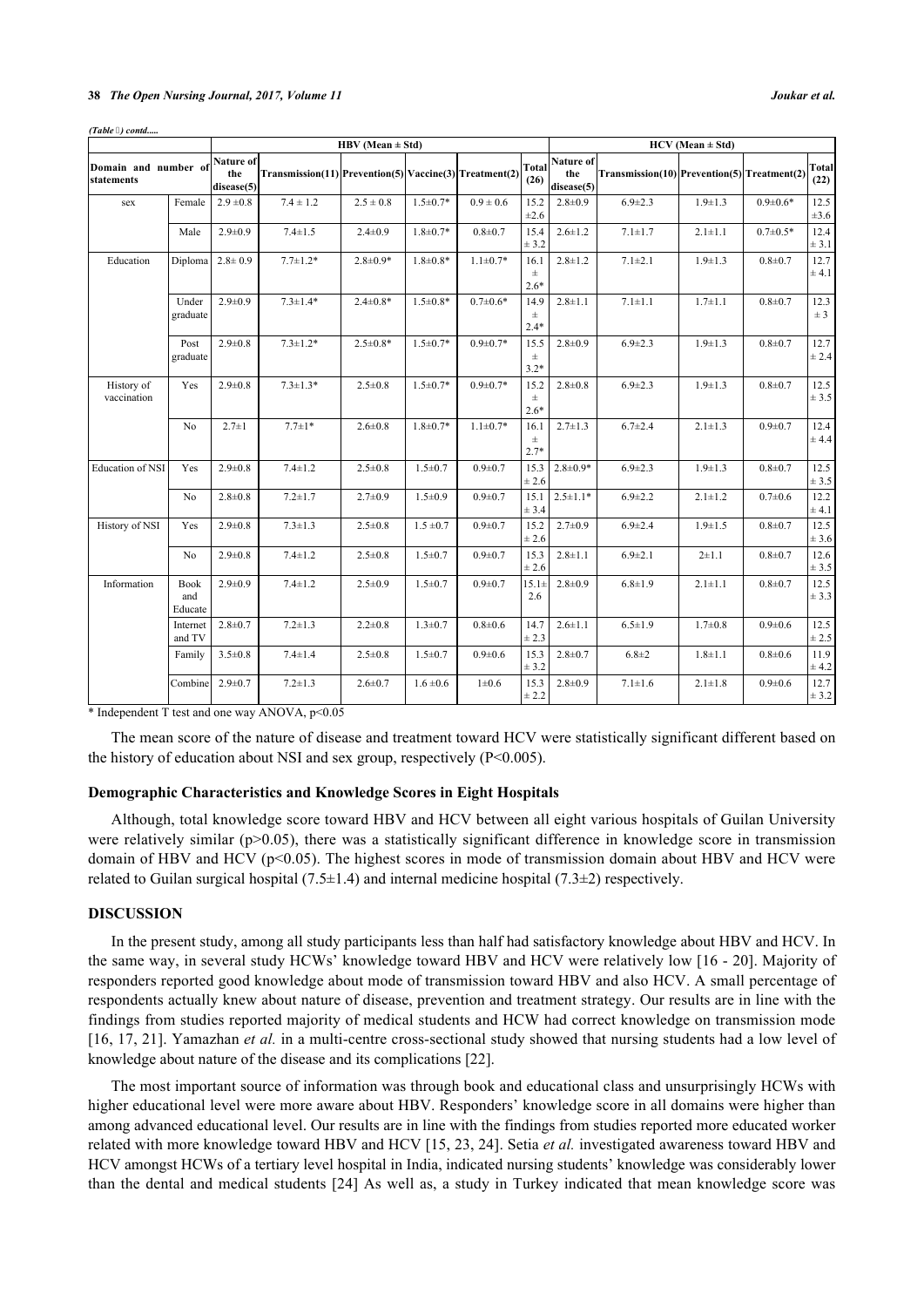significantly higher in fourth-year students than third-year students [[25\]](#page-7-9).

Several studies tried to show the effect of HCWs training on knowledge to viral hepatitis, reported participants who received more education showed considerable improvement in their knowledge levels [\[6](#page-6-5), [26,](#page-7-10) [27](#page-7-11)].Therefore, providing more education course can help health staff to remember the preventative measure.

In the current study, almost half of the HCWs had history of NSI whereas 93% of them pass educational course about NSI. Perhaps the reason for the such high rate of NSI in spite of passing education was carelessness because of high workload. Similarly, Joukar *et al.* in a survey showed 54% of health care professionals had a history of NSI [[7\]](#page-6-6). In another study, nurses who had NSI history showed considerably higher knowledge scores toward HBV, while knowledge score concerning having NSI history in our study was not different.

We reported similarity in total knowledge score toward HBV concerning work experience, but more experienced worker mentioned better score in questions related vaccine availability and treatment strategy. Joukar *et al.* in their study declared the mean score between the work experience groups was similar [[7](#page-6-6)]. This finding indicate the result of repeated educational course during work years. Abozead *et al.* reported the high frequency of NSIs among HCWs while, more than 60% of nurses did not pass any educational program about viral hepatitis immunity and control [[28\]](#page-7-12). In the same way, Askarian *et al.* in a cross-sectional study revealed 71.1% of the students had NSIs, unfortunately 82% of them did not reported and worked up [[29\]](#page-7-13). Our study participants who had history of immunization were more knowledgeable about HBV, especially in relation to mode of transmission, vaccine availability and treatment strategy. Responders with history of education about NSI showed the higher score about nature of HCV.

Our study revealed a similarity in knowledge score at the eight university teaching hospitals, and also, the mean score of the all eight hospital were less than mean total score. This finding may be due to insufficiency of educational program in the hospital setting especially after graduation. Awareness levels derived from previous survey were unsatisfactory in all HCWs even medical students. Despite, the majority of HCWs passed the educational program, they showed unsatisfactory knowledge on causative agents, mode of transmission, symptoms and prevention strategy. As well as, a high frequency of NSIs reported in health staff. Hence, extensive and effective continuing health educational course should be provided to health staff. Health staff should be sensitive and responsible for own health and wellbeing creating a culture of self-care among HCW, vaccine availability and accessibility may increase healthcare [[7](#page-6-6), [16](#page-7-2), [17](#page-7-4), [20](#page-7-3), [22,](#page-7-6) [24,](#page-7-8) [30](#page-7-14) - [41\]](#page-8-0). Juon *et al.* [[42](#page-8-1)] in a randomized control trial evaluated the effectiveness of a community based education program in improving HBV knowledge among 877 Asian Americans. They found even a 30-minute educational program can increase the level of knowledge after 6-month follow-up. All previous study recommended extended health educational program and increase the quality of training, but there is a question whether such program can warranty the safety of health care workers.

In the present study, we had large sample sizes, which increase the statistical power. While majority of previous studies conducted in small sample size [[7,](#page-6-6) [19](#page-7-15), [34](#page-8-2), [40](#page-8-3)] an important aspect of the current study refers to comparing knowledge in a multicenter survey between tertiary level hospitals of our University. As well as, we tried to review the results of the pervious study about knowledge of hospital staff. Our study, while having much strength, involved some limitations that should be considered[[2\]](#page-6-1). Only individuals who agreed to complete survey were eligible for participation in the study. In fact we did not try to encourage non responder to participate. However, there was no significant difference in demographic characteristics between responders and non responders [[1\]](#page-6-0). We did not coordinate a specific time and place for filling questionnaire, which might decrease the none response rate. Because the most reason for none responding was lack of time.

## **CONCLUSION**

The results of this study indicate a low level of knowledge among HCWs about the hepatitis B and hepatitis C, especially in nature of disease, prevention and treatment strategy. More educated worker reported better knowledge toward viral hepatitis. In spite of the majority of HCWs had NSI education, more than 50% of them reported history of NSI. In service training about universal and standard precaution and also improvement in work condition can decrease the probable risk for health professional.

## **HUMAN AND ANIMAL RIGHTS**

No animals were used in this research. All research procedures followed were in accordance with the ethical standards of the committee responsible for human experimentation (institutional and national), and with the Helsinki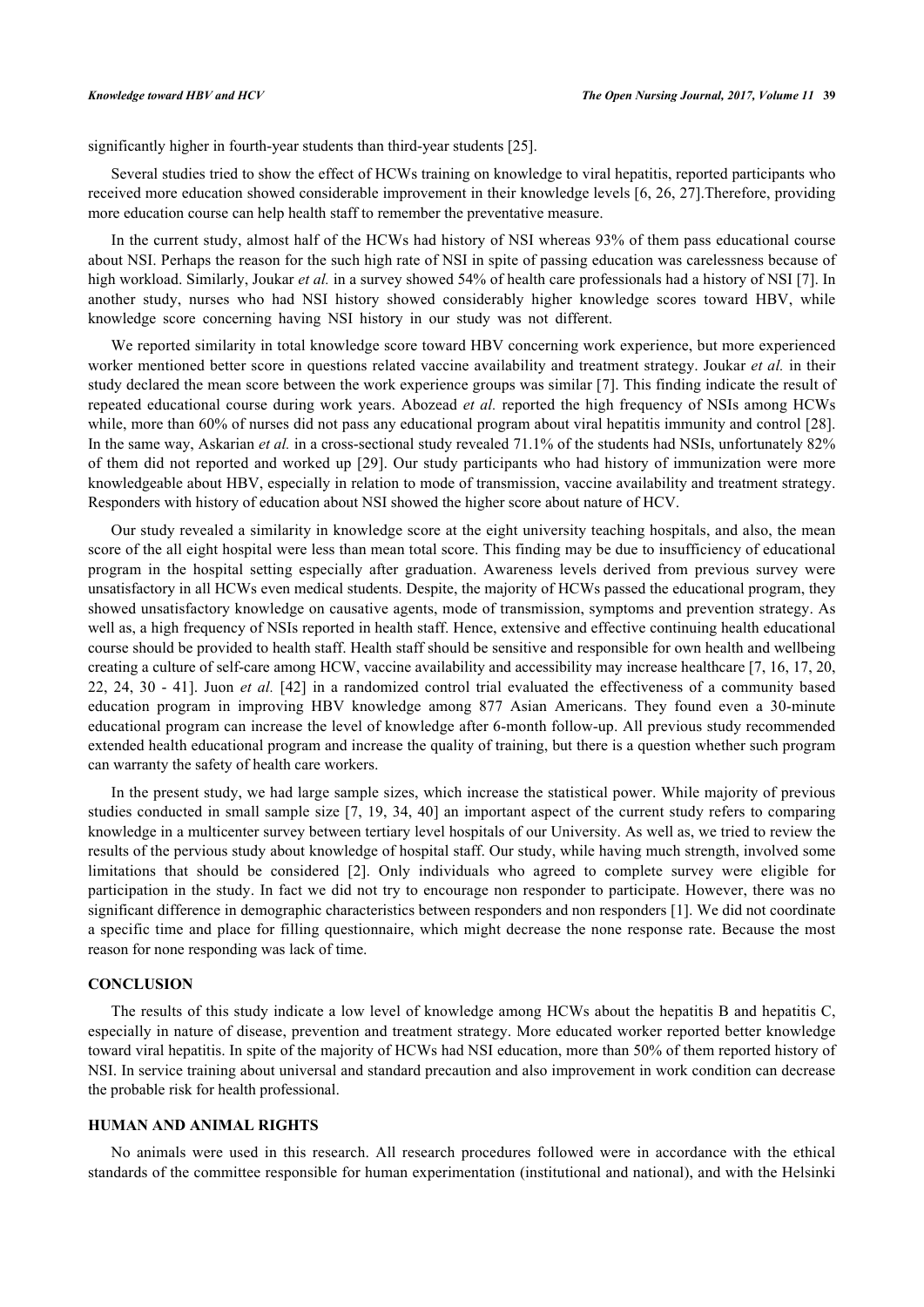Declaration of 1975, as revised in 2008. (http://www.wma.net/en/20activities/10ethics/10helsinki/)

# **CONSENT FOR PUBLICATION**

Not applicable.

# **CONFLICT OF INTEREST**

The authors confirm that this article content has no conflict of interest.

# **AUTHORS' CONTRIBUTION**

Farahnaz Joukar and Fariborz Mansour-Ghanaei designed the study; Mohammad Reza Naghipour contributed data analysis. Farahnaz Joukar supervised the procedure. Farahnaz Joukar and Tolou Hasandokht drafted the manuscript.

# **FUNDING/SUPPORT**

The study was supported by the Gastrointestinal and Liver Diseases Research Center of Guilan University of Medical Science.

## **FINANCIAL DISCLOSURE**

There was no relevant financial relationship.

# **ACKNOWLEDGEMENTS**

The study is a part of Phd by research thesis. We would like to thank all members of Gastrointestinal & Liver Diseases Research Center (GLDRC). We would also like to thank all the hospitals staves that assisted us in this study.

## **REFERENCES**

- <span id="page-6-0"></span>[1] Longstreth GF. Epidemiology of hospitalization for acute upper gastrointestinal hemorrhage: a population-based study. Am J Gastroenterol 1995; 90(2): 206-10. [PMID: [7847286\]](http://www.ncbi.nlm.nih.gov/pubmed/7847286)
- <span id="page-6-1"></span>[2] Organization WHO. Prevention and control of viral hepatitis infection, 2012.
- <span id="page-6-2"></span>[3] Mansour-Ghanaei F, Sadeghi A, Mashhour MY, *et al.* Prevalence of hepatitis B and C infection in hemodialysis patients of Rasht (Center of Guilan Province, Northern Part of Iran). Hepat Mon 2009; 9(1): 45-9.
- <span id="page-6-3"></span>[4] Waheed Y, Shafi T, Safi SZ, Qadri I. Hepatitis C virus in Pakistan: a systematic review of prevalence, genotypes and risk factors. World J Gastroenterol 2009; 15(45): 5647-53. [\[http://dx.doi.org/10.3748/wjg.15.5647\]](http://dx.doi.org/10.3748/wjg.15.5647) [PMID: [19960560](http://www.ncbi.nlm.nih.gov/pubmed/19960560)]
- <span id="page-6-4"></span>[5] Organization WHO. Department of communicable disease surveillance and response. 2002.
- <span id="page-6-5"></span>[6] DSouza RF, Glynn MJ, Alstead E, Osonayo C, Foster GR. Knowledge of chronic hepatitis C among East London primary care physicians following the Department of Healths educational campaign. QJM 2004; 97(6): 331-6. [\[http://dx.doi.org/10.1093/qjmed/hch060\]](http://dx.doi.org/10.1093/qjmed/hch060) [PMID: [15152106](http://www.ncbi.nlm.nih.gov/pubmed/15152106)]
- <span id="page-6-6"></span>[7] Joukar F, Mansour-Ghanaei F, Soati F, Meskinkhoda P. Knowledge levels and attitudes of health care professionals toward patients with hepatitis C infection. World J Gastroenterol 2012; 18(18): 2238-44. [\[http://dx.doi.org/10.3748/wjg.v18.i18.2238](http://dx.doi.org/10.3748/wjg.v18.i18.2238)] [PMID: [22611318\]](http://www.ncbi.nlm.nih.gov/pubmed/22611318)
- <span id="page-6-7"></span>[8] Zaidi MA, Beshyah SA, Griffiths RF. Needle stick injuries: An overview of the size of the problem, prevention and management. Ibnosina J Med Biomed Sci 2009; 2(2): 53-61.
- <span id="page-6-8"></span>[9] Askarian M, Ghavanini AA. Survey on adoption of measures to prevent nosocomial infection by anaesthesia personnel. East Mediterr Health J 2002; 8(2-3): 416-21.
- <span id="page-6-9"></span>[10] Alter MJ. The epidemiology of acute and chronic hepatitis C. Clin Liver Dis 1997; 1(3): 559-568, vi-vii. [\[http://dx.doi.org/10.1016/S1089-3261\(05\)70321-4\]](http://dx.doi.org/10.1016/S1089-3261(05)70321-4) [PMID: [15560058](http://www.ncbi.nlm.nih.gov/pubmed/15560058)]
- <span id="page-6-10"></span>[11] Alubo O, Zwandor A, Jolayemi T, Omudu E. Acceptance and stigmatization of PLWA in Nigeria. AIDS Care 2002; 14(1): 117-26. [\[http://dx.doi.org/10.1080/09540120220097991\]](http://dx.doi.org/10.1080/09540120220097991) [PMID: [11798411](http://www.ncbi.nlm.nih.gov/pubmed/11798411)]
- [12] Okoror TA. BeLue R, Zungu N, Adam AM, Airhihenbuwa CO. HIV positive womens perceptions of stigma in health care settings in Western Cape, South Africa. Health Care Women Int 2014; 35(1): 27-49. [\[http://dx.doi.org/10.1080/07399332.2012.736566\]](http://dx.doi.org/10.1080/07399332.2012.736566) [PMID: [23514440](http://www.ncbi.nlm.nih.gov/pubmed/23514440)]
- [13] Philip J, Chadee D, Yearwood RP. Health care students reactions towards HIV patients: examining prejudice, emotions, attribution of blame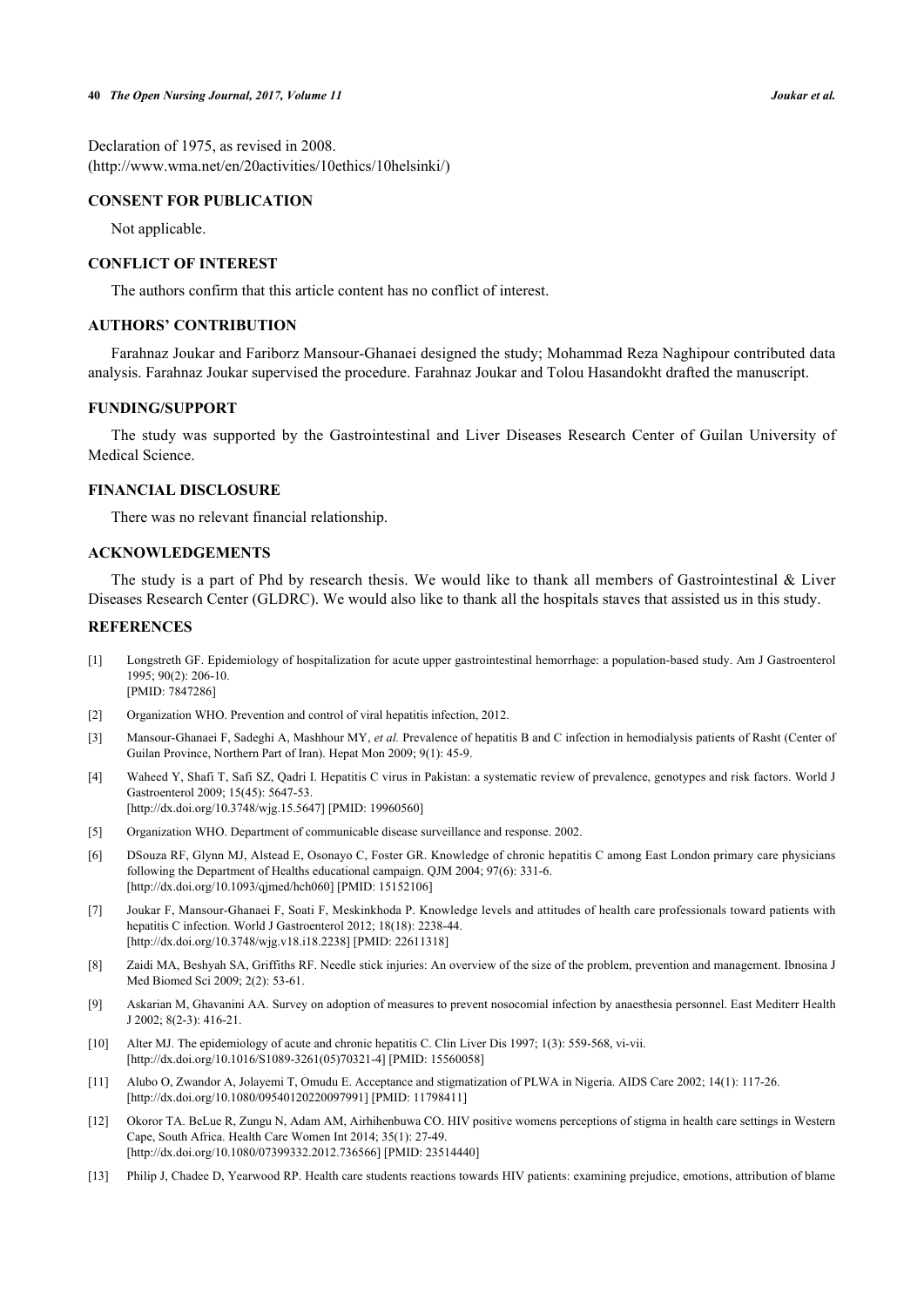and willingness to interact with HIV/AIDS patients. AIDS Care 2014; 26(10): 1236-41. [\[http://dx.doi.org/10.1080/09540121.2014.896449\]](http://dx.doi.org/10.1080/09540121.2014.896449) [PMID: [24646404](http://www.ncbi.nlm.nih.gov/pubmed/24646404)]

<span id="page-7-0"></span>[14] Reis C, Heisler M, Amowitz LL, *et al.* Discriminatory attitudes and practices by health workers toward patients with HIV/AIDS in Nigeria. PLoS Med 2005; 2(8): e246.

[\[http://dx.doi.org/10.1371/journal.pmed.0020246](http://dx.doi.org/10.1371/journal.pmed.0020246)] [PMID: [16022564\]](http://www.ncbi.nlm.nih.gov/pubmed/16022564)

- <span id="page-7-1"></span>[15] Richmond J, Dunning T, Desmond P. Health professionals' attitudes toward caring for people with hepatitis C. J Viral Hepat 2007; 14(9): 624-32.
- <span id="page-7-2"></span>[16] Mansour-Ghanaei R, Joukar F, Souti F, Atrkar-Roushan Z. Knowledge and attitude of medical science students toward hepatitis B and C infections. Int J Clin Exp Med 2013; 6(3): 197-205. [PMID: [23573351\]](http://www.ncbi.nlm.nih.gov/pubmed/23573351)
- <span id="page-7-4"></span>[17] Mesfin YM, Kibret KT. Assessment of knowledge and practice towards hepatitis B among medical and health science students in Haramaya University, Ethiopia. PLoS One 2013; 8(11): e79642. [\[http://dx.doi.org/10.1371/journal.pone.0079642](http://dx.doi.org/10.1371/journal.pone.0079642)] [PMID: [24278151\]](http://www.ncbi.nlm.nih.gov/pubmed/24278151)
- [18] Pathoumthong K, Khampanisong P, Quet F, Latthaphasavang V, Souvong V, Buisson Y. Vaccination status, knowledge and awareness towards hepatitis B among students of health professions in Vientiane, Lao PDR. Vaccine 2014; 32(39): 4993-9. [\[http://dx.doi.org/10.1016/j.vaccine.2014.07.022](http://dx.doi.org/10.1016/j.vaccine.2014.07.022)] [PMID: [25066734](http://www.ncbi.nlm.nih.gov/pubmed/25066734)]
- <span id="page-7-15"></span>[19] Sacchetto MS, Barros SS, Araripe TdeA, Silva AM, Faustino SK, da Silva JM. Hepatitis B: knowledge, vaccine situation and seroconversion of dentistry students of a public university. Hepat Mon 2013; 13(10): e13670. [\[http://dx.doi.org/10.5812/hepatmon.13670](http://dx.doi.org/10.5812/hepatmon.13670)] [PMID: [24348639\]](http://www.ncbi.nlm.nih.gov/pubmed/24348639)
- <span id="page-7-3"></span>[20] Samuel S, Aderibigbe S, Salami T, Babatunde O. Health workers' knowledge, attitude and behaviour towards hepatitis B infection in Southern Nigeria. Int J Med Med Sci 2009; 1(10): 418-24.
- <span id="page-7-5"></span>[21] Singh A, Jain S. Prevention of Hepatitis B; knowledge and practices among Medical students. Healthline 2011; 2(2): 8-11.
- <span id="page-7-6"></span>[22] Yamazhan T, Durusoy R, Tasbakan MI, *et al.* Nursing students immunisation status and knowledge about viral hepatitis in Turkey: a multicentre cross-sectional study. Int Nurs Rev 2011; 58(2): 181-5. [\[http://dx.doi.org/10.1111/j.1466-7657.2010.00869.x\]](http://dx.doi.org/10.1111/j.1466-7657.2010.00869.x) [PMID: [21554290](http://www.ncbi.nlm.nih.gov/pubmed/21554290)]
- <span id="page-7-7"></span>[23] Shehab TM, Sonnad S, Gebremariam A, Schoenfeld P. Knowledge of hepatitis C screening and management by internal medicine residents: trends over 2 years. Am J Gastroenterol 2002; 97(5): 1216-22. [\[http://dx.doi.org/10.1111/j.1572-0241.2002.05708.x\]](http://dx.doi.org/10.1111/j.1572-0241.2002.05708.x) [PMID: [12014731](http://www.ncbi.nlm.nih.gov/pubmed/12014731)]
- <span id="page-7-8"></span>[24] Setia S, Gambhir R, Kapoor V, Jindal G, Garg S, Setia S. Attitudes and Awareness Regarding Hepatitis B and Hepatitis C Amongst Healthcare Workers of a Tertiary Hospital in India. Ann Med Health Sci Res 2013; 3(4): 551-8. [\[http://dx.doi.org/10.4103/2141-9248.122105](http://dx.doi.org/10.4103/2141-9248.122105)] [PMID: [24380007](http://www.ncbi.nlm.nih.gov/pubmed/24380007)]
- <span id="page-7-9"></span>[25] Gökengin D, Yamazhan T, Özkaya D, *et al.* Sexual knowledge, attitudes, and risk behaviors of students in Turkey. J Sch Health 2003; 73(7): 258-63. [\[http://dx.doi.org/10.1111/j.1746-1561.2003.tb06575.x\]](http://dx.doi.org/10.1111/j.1746-1561.2003.tb06575.x) [PMID: [14513628](http://www.ncbi.nlm.nih.gov/pubmed/14513628)]
- <span id="page-7-10"></span>[26] Fischer LR, Conboy KS, Tope DH, Shewmake DK. Educating health professionals: a hepatitis C educational program in a health maintenance organization. Am J Manag Care 2000; 6(9): 1029-36. [PMID: [11184064\]](http://www.ncbi.nlm.nih.gov/pubmed/11184064)
- <span id="page-7-11"></span>[27] Zdanuk S, Gimpel J, Uhanova J, Kaita KD, Minuk GY. The impact of medical informatics on the confidence of rural physicians caring for patients with chronic hepatitis C viral infections. Fam Pract 2001; 18(6): 602-4. [\[http://dx.doi.org/10.1093/fampra/18.6.602\]](http://dx.doi.org/10.1093/fampra/18.6.602) [PMID: [11739345](http://www.ncbi.nlm.nih.gov/pubmed/11739345)]
- <span id="page-7-12"></span>[28] Abozead SE, Abuhasheesh M, Nawafleh H, Kawafha MM, Al-Tarawneh O. Knowledge and Practices of Jordanian Nurses on Needlestick Injuries: An Evaluative Study. Infect Dis Clin Pract 2015; 23(1): 21-5. [\[http://dx.doi.org/10.1097/IPC.0000000000000159](http://dx.doi.org/10.1097/IPC.0000000000000159)]
- <span id="page-7-13"></span>[29] Askarian M, Malekmakan L. The prevalence of needle stick injuries in medical, dental, nursing and midwifery students at the university teaching hospitals of Shiraz, Iran. Indian J Med Sci 2006; 60(6): 227-32. [\[http://dx.doi.org/10.4103/0019-5359.25904](http://dx.doi.org/10.4103/0019-5359.25904)] [PMID: [16790948](http://www.ncbi.nlm.nih.gov/pubmed/16790948)]
- <span id="page-7-14"></span>[30] Adekanle O, Ndububa DA, Olowookere SA, Ijarotimi O, Ijadunola KT. Knowledge of hepatitis B virus infection, immunization with hepatitis B vaccine, risk perception, and challenges to control hepatitis among hospital workers in a Nigerian Tertiary Hospital 2015. [\[http://dx.doi.org/10.1155/2015/439867](http://dx.doi.org/10.1155/2015/439867)]
- [31] Kabir A, Tabatabaei SV, Khaleghi S, et al. Knowledge, attitudes and practice of Iranian medical specialists regarding hepatitis B and C. Hepat Mon 2010; 10(3): 176-82. [PMID: [22308136\]](http://www.ncbi.nlm.nih.gov/pubmed/22308136)
- [32] Ataei B, Meidani M, Khosravi M, Khorvash F, Akbari M. Knowledge, attitude, and performance of medical staff of teaching healthcare settings about hepatitis B and C in Isfahan, Iran. Adv Biomed Res 2014; 3: 267. [\[http://dx.doi.org/10.4103/2277-9175.148249](http://dx.doi.org/10.4103/2277-9175.148249)] [PMID: [25625106](http://www.ncbi.nlm.nih.gov/pubmed/25625106)]
- [33] Bianco A, Bova F, Nobile CG, Pileggi C, Pavia M. Healthcare workers and prevention of hepatitis C virus transmission: exploring knowledge, attitudes and evidence-based practices in hemodialysis units in Italy. BMC Infect Dis 2013; 13(1): 76.